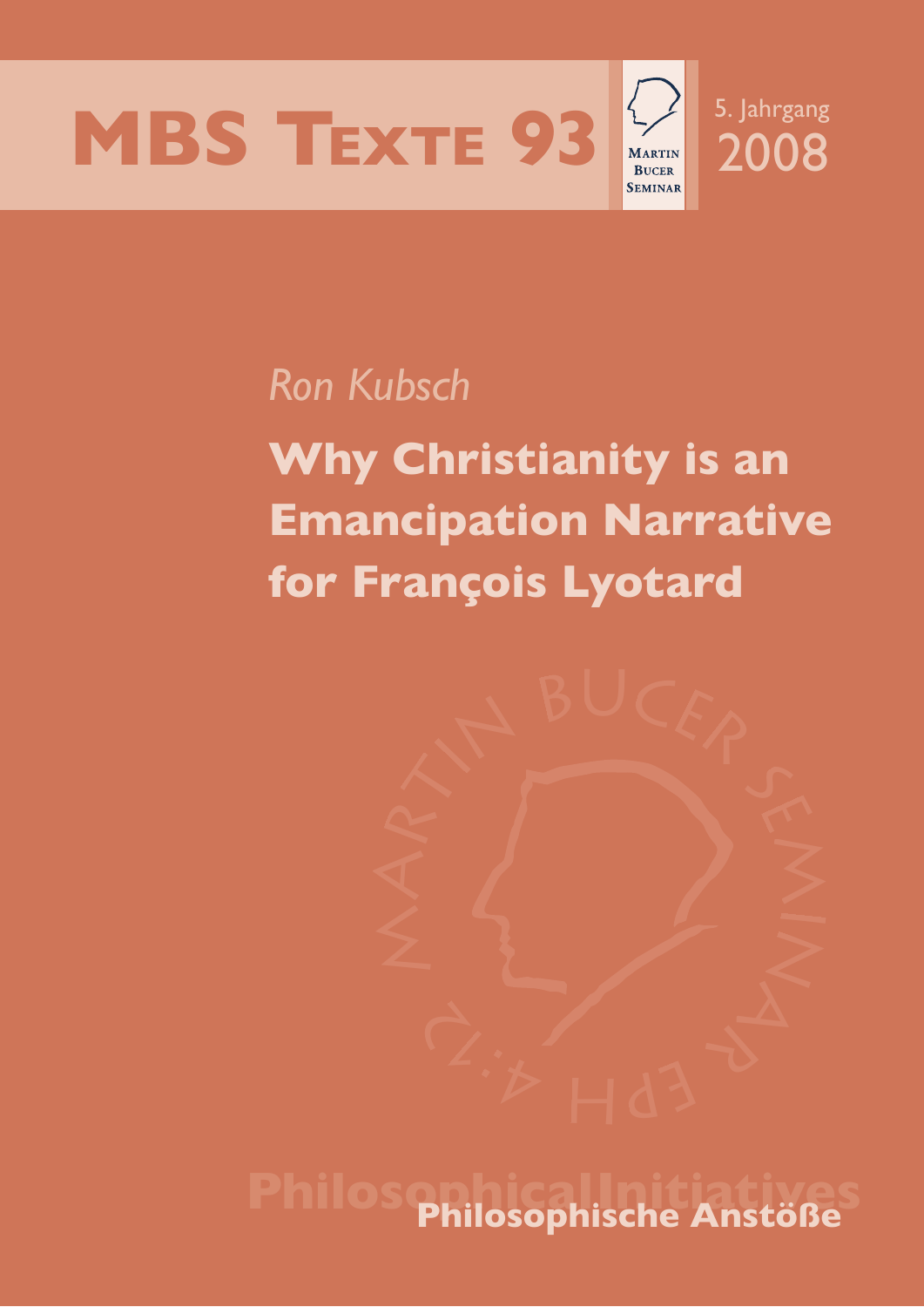# **Transitsverzeichnis Ontents**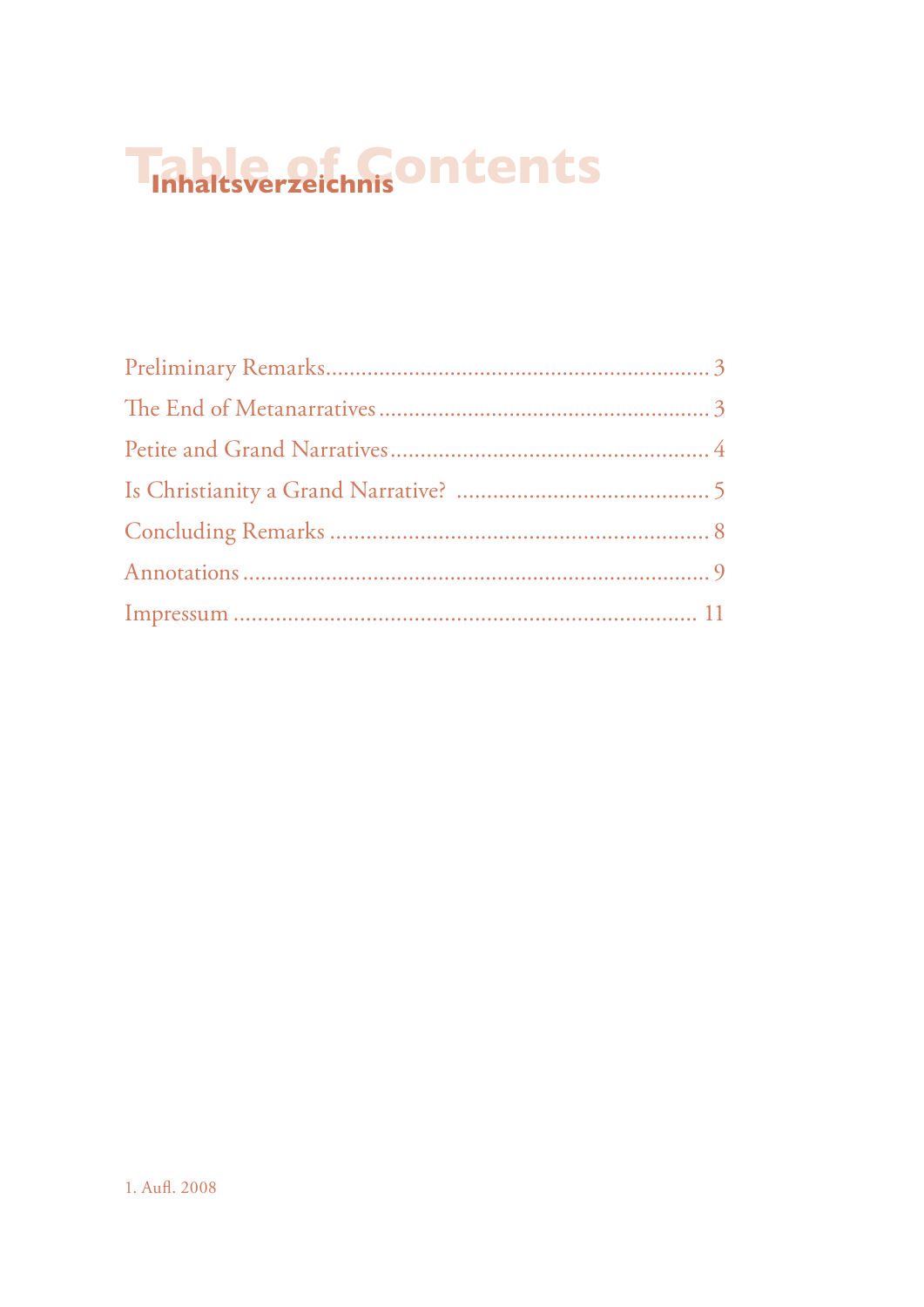# **Why Christianity is an Emancipation Narrative for François Lyotard**

*Ron Kubsch*

# **Preliminary Remarks**

Philosopher James K. A. Smith has maintained for years that the idea that Christianity is a grand narrative is simply a myth spread in Evangelical circles.1 According to the myth, Christianity is a Lyotardian metanarrative. Since a position of scepticism towards metanarratives is representative of postmodern thinking, the Christian faith would correspondingly have to behave antithetically towards Postmodernism. This antagonism, according to Smith, is the result of a superficial reading of Lyotard. A careful review of Lyotard's writings on metanarratives can demythologise this 'bumpersticker' reading and demonstrates that Lyotard's criticism of grand narratives does not apply to Christianity. On the contrary, Christians "should find in Lyotard not an enemy but an ally; orthodox Christian faith actually requires that we, too, stop believing in metanarratives" (WAP, p. 64).

In this brief analysis I would like to provide evidence that Lyotard indeed designated Christianity as a grand narrative and treated it as one. The discussion of precisely this question follows a short introduction to the narrative manner of discourse.<sup>2</sup>

Similar to Smith, I will also predominately refer to texts by Lyotard. In contrast to Smith, I will also incorporate those writings in which the French philosopher expressly mentions Christianity.3

# **The End of Metanarratives**

#### *François Lyotard*

Jean François Lyotard (1924–1998)<sup>4</sup>, alongside Michel Foucault (1926–1984) and Jacques Derrida (1930–2004), all belong to the group of leading French postmodern philosophers. In 1979, by way of his book *La Condition postmoderne: rapport sur le savoir* (TPC), Lyotard introduced the term "postmodern" into philosophical discussion. In light of his work, Lyotard belongs next to Richard Rorty (1931–2007) as one of the most analytical and renowned representatives of the so-called "honorable postmodernity."5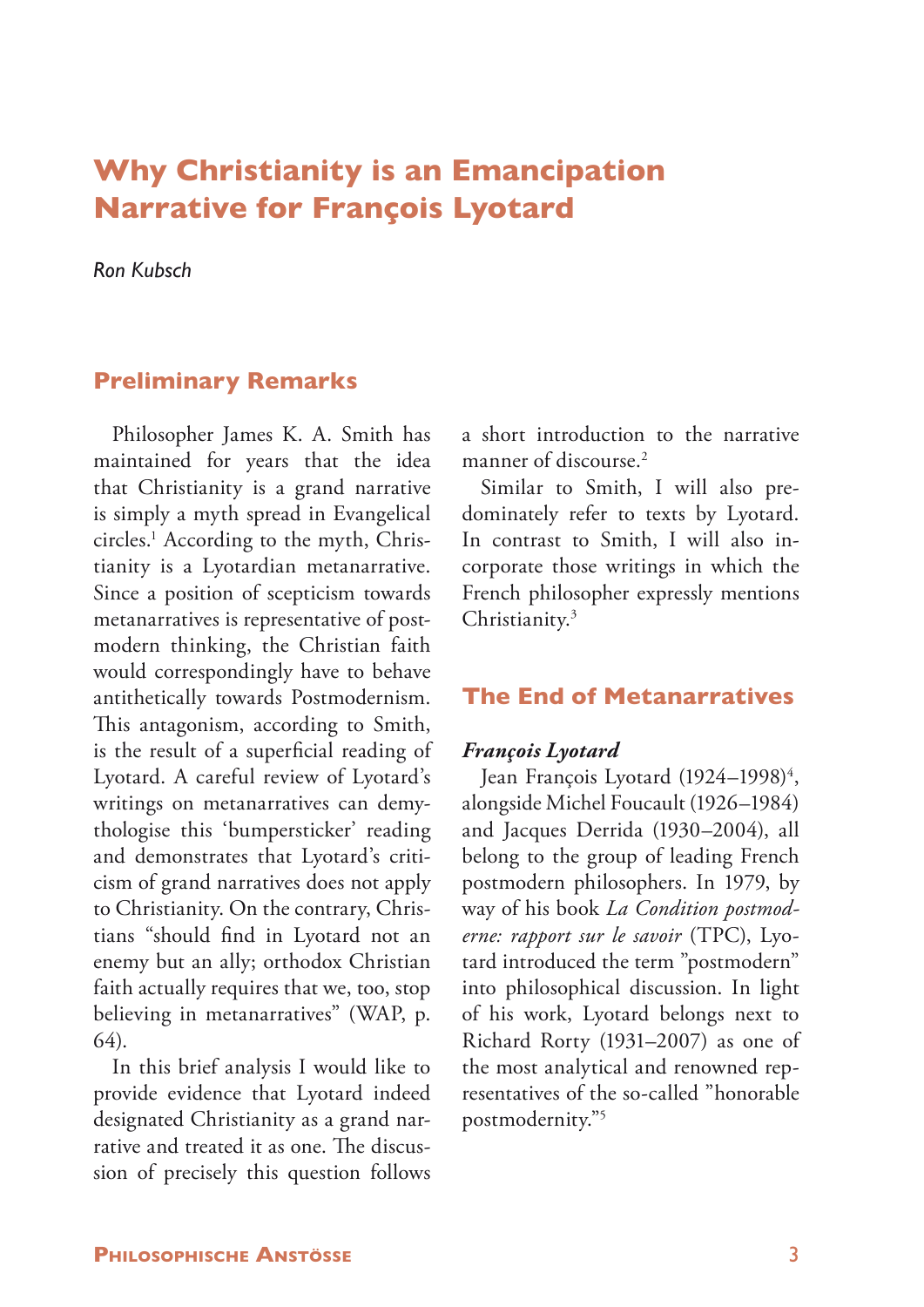# **Petite and Grand Narratives**

In order to understand Lyotard's criticism of the pretensions of modern science, one needs to analyse his notion of the narrative manner of discourse. Narratives connect different sentential–rule systems and thereby mediate knowledge. They interpret, assert, channel and offer wisdom. Lyotard distinguishes between petite and grand narratives.

He calls petite narratives the prose of the people (TD, p. 159, segment 230). There is an affinity between people and petite narratives (stories). These narratives interlock diversity, let other opinions count and neutralise conflict. "'Language's' popular mode of being is the deritualized short story. Short because it is faithful to phrase regimens and to differends, which popular narratives do not seek to dissipate but only to neutralize. They contradict each other. They are resumed in maxims, proverbs, and morals that contradict each other.'" (TD, p. 159, fragment 230). "The prose of the people – I mean its real prose – asserts something just as well as its opposite. 'Birds of a feather flock together' and 'opposites attract'"(WIP, p. 52).

Grand Narratives (myths, sagas, fairy tales, narratives that are handed down; comp. TD, p. 152–154, fragment 220) bump up against this diversity. In them a community tells its story and in so doing creates its own identity and legitimation. The stories of antiquity are called 'wild' narratives. They are oriented towards beginnings, and identity and legitimation are derived from a myth revolving around beginnings. In contrast to modern science, 'wild' narratives do not seek their own legitimation; rather, they authenticate themselves by being transmitted, without argumentation and without proof. "This is why its incomprehension of the problems of scientific discourse is accompanied by a certain tolerance: it approaches such discourse primarily as a variant in the family of narrative cultures. The opposite is not true. The scientist questions the validity of narrative statements and concludes that they are never subject to argumentation or proof. He classifies them as belonging to a different mentality: savage, primitive, underdeveloped, backward, alienated, composed of opinion, customs, authority, prejudice, ignorance, ideology. Narratives are fables, myths, legends, fit only for women and children" (TPC, p. 27). Grand narratives in modernity are thus critical, and they collect the petite and 'wild' narratives and assert a universal claim.6 They legitimate themselves by that which has been called philosophy (TPC, p. xxiii). They announce the coming of a better future. "Simply stated," Lyotard writes, they are "narratives of emancipation (which I call metanarratives in *The Postmodern Condition: A Report on Knowledge)"* (TPC, p. xiii).

Is presumptuousness on the part of philosophy and science justified? Lyotard denies this categorically. "Scientific knowledge cannot know and make known that it is the true knowledge without resorting to the other, narra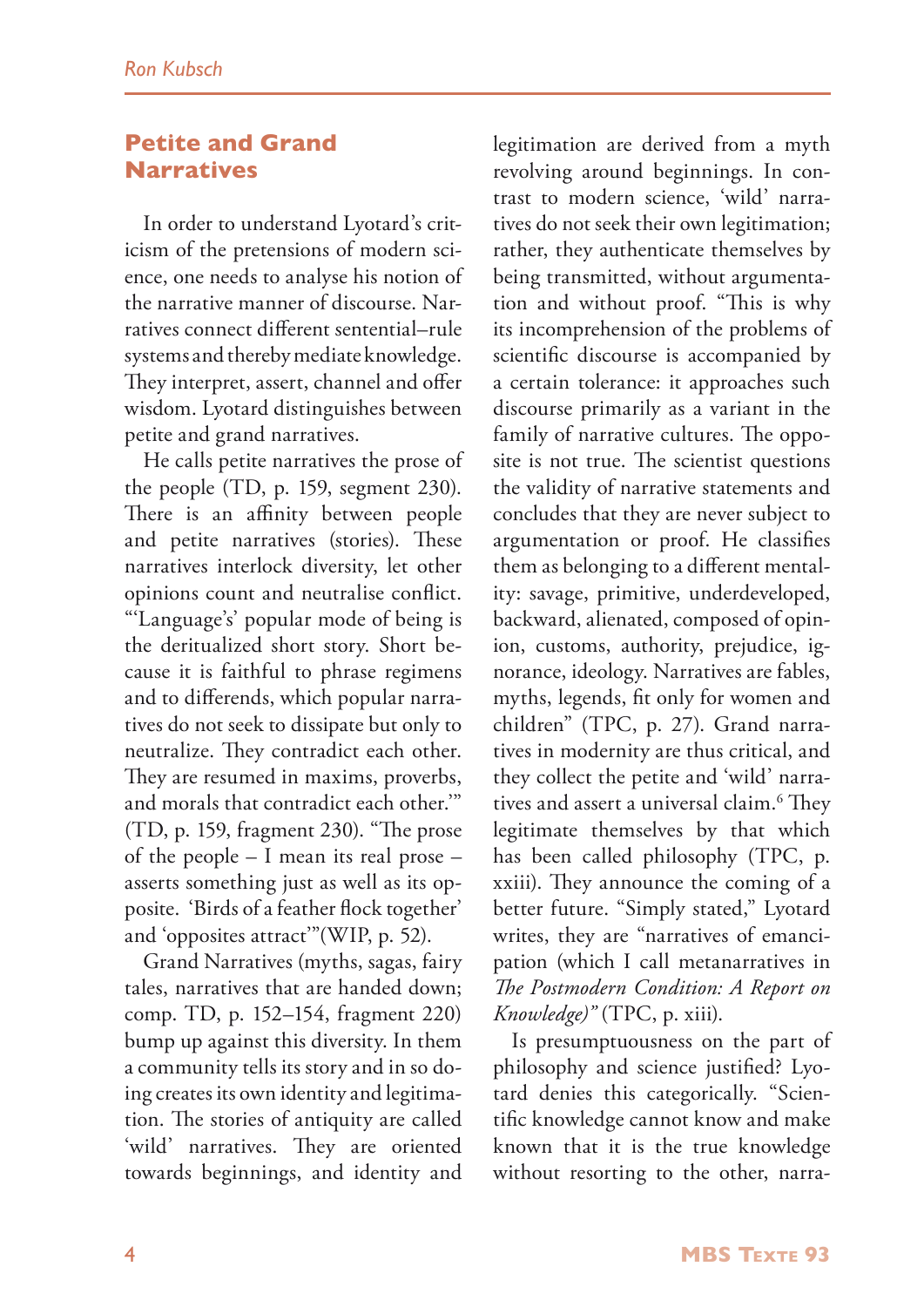tive, kind of knowledge, which from its point of view is no knowledge at all. Without such recourse it would be in the position of presupposing its own validity and would be stooping to what it condemns: begging the question, proceeding on prejudice" (TPC, p. 29). For the conditions of truth, that is to say the rules of the game of science, there is no other proof beside the consensus of the experts (TPC, p. 29). But the consensus has become "an outdated and suspect value" (TPC, p. 66). Science is similarly as questionable as folk narratives. "... Science plays its own game; it is incapable of legitimating the other language games" (TPC, p. 40). There is therefore no meta-language that can totalise grand narratives without the required power of authority. "Simplifying to the extreme, I define *postmodern* as incredulity toward metanarratives" (TPC, p. 14, italicised in the original). Grand narratives are no longer believed. It can be said that the mourning process has been completed.7 Even the longing for a lost narrative has disappeared for the majority of people. (comp. TPC, p. 41).

# **Is Christianity a Grand Narrative?**

### *No! (James Smith)*

James Smith's sympathy for the postmodern approach, as far as Lyotard is concerned, is based upon the conviction that the biblical story, or Christianity (in the Augustinian sense), "is *not* a metanarrative in Lyotard's sense" (LSM, p. 125, italicised in the original). Many Christian scholars, particularly those within the Evangelical movement, have misunderstood Lyotard.<sup>8</sup> Oftentimes the concept of metanarrative has been interpreted as if to mean a (totally) explanatory story of the world. "In other words, many assume that metanarratives are the target of postmodern disbelief because of their scope, because they make grand, totalizing claims about reality and have universal pretensions" (WAP, p. 64). That is not what is meant by Lyotard when he speaks of metanarratives. It is not the scope of a story that he connects with a metanarrative. Rather it is the way a story is told. For Lyotard grand narratives are exclusively a modern phenomenon. They do not just tell big stories. Rather, they assert the claim by appealing to reason that they are provable (comp. WAP, p. 65). Homer's Odyssee, from Lyotard's point of view, is not a grand narrative, because in spite of its far reaching claims it does not appeal to scientific reason. The central point for Lyotard is not the tension between petite and grand narratives. His interest lies primarily in the tension between narratives and science and the question of the legitimation of narratives (comp. WAP, p. 65).

# *Yes! (François Lyotard)*

Smith sees completely correctly that, as far as Lyotard is concerned, the issue has to do with the de-legitimation of modern science. However, does he recognise the meaningful differen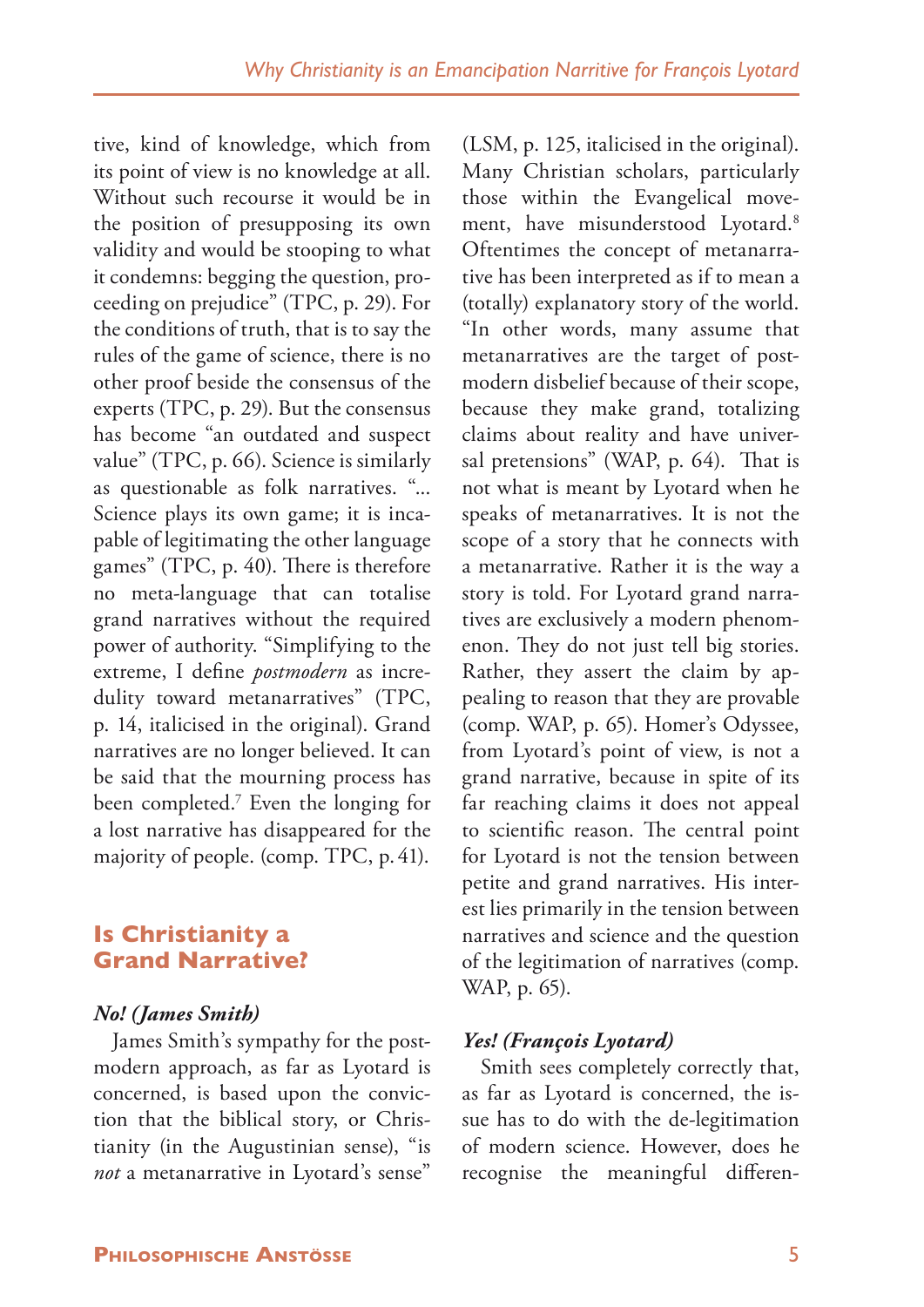tiation for Lyotard between petite and grand narratives and between ancient and modern narratives (see diagram 1: Narratives for Jean François Lyotard)? Does Smith understand that Lyotard wants to de-legitimise not only science but also the claims of grand narratives as well? In short, why does Lyotard differentiate between petite and grand narratives? What does Lyotard say about Christianity?

Christianity for Lyotard takes a curious middle position between the origins-oriented and modern metanarrative.9 One the one hand the Holy Scriptures of the Old and New TestaFigurements tell a story of what has already happened as the history of a people, and it thereby derives its legitimation from a prehistory. On the other hand the narrative of Christianity is modern, since it acts universal and teleological.

"These narratives are not myths in the sense of fables (even the Christian narratives are not such)" (RE, S. 49). They are "emancipation narratives." "Just as these they possess legitimation functions as well as social and political practices, laws, ethics, ways of thinking, imagery. In contrast to the myths they find their legitimation not in original, well-founded acts; rather, they find

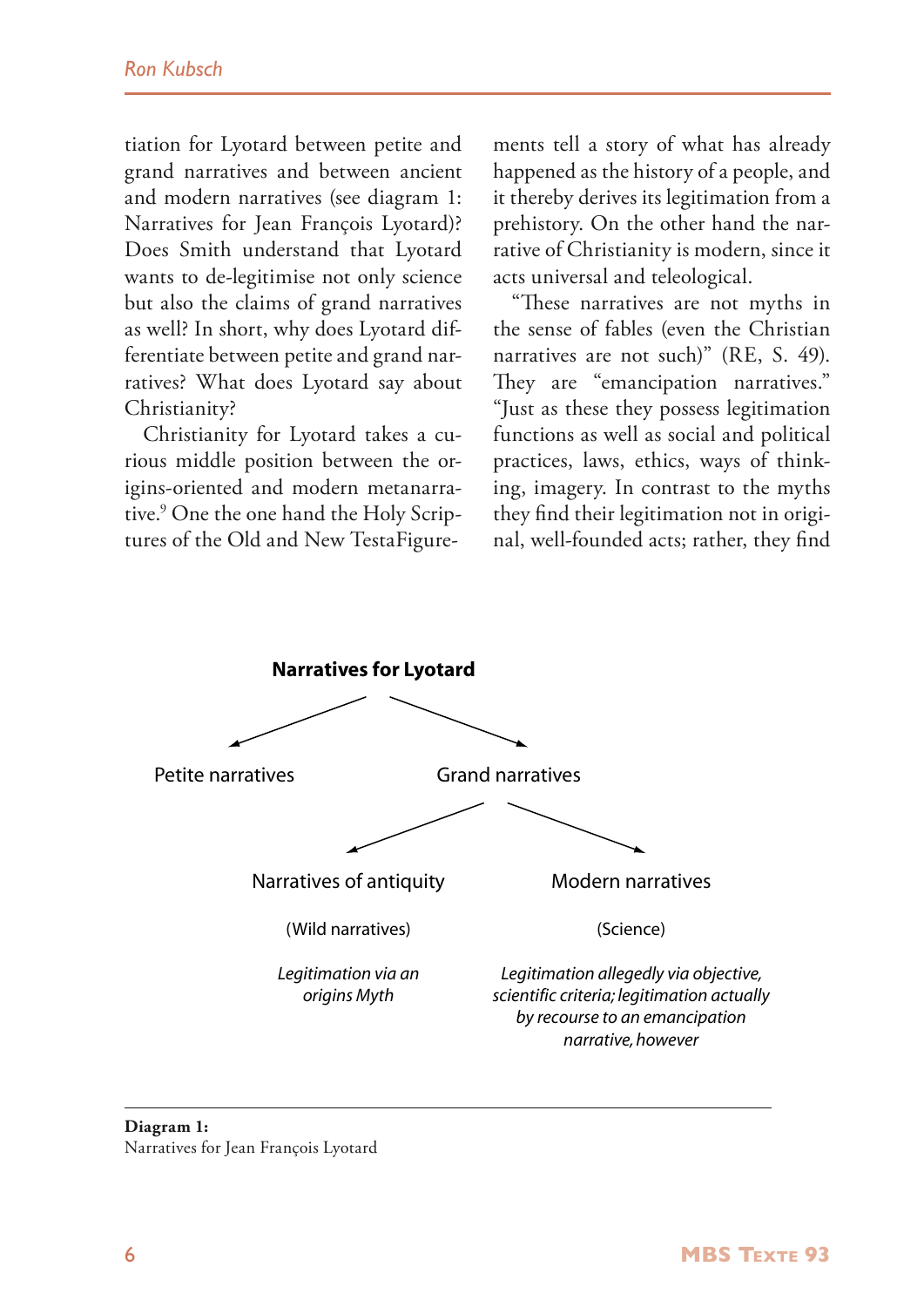legitimation in a redemptive future, in an idea that finds expression in reality (MDL, p. 65). The universalism and this pure teleology of a grand narrative "are not classical in the sense of Antiquity, but modern in the sense of Christianity" (TD, p. 155, segment 221). The Christian faith since the time of Paul and Augustine appears in the *gestalt* of a historical philosophy, which takes its leave from a cyclical model of time as found with the Greeks and legitimates itself with a still to be fulfilled future promise.10 "Christian narration not only tells what has happened, thereby fixing a tradition, but it also prescribes the *caritas* for what can happen, whatever it might be" (TD, p. 160, segment 233). By the announcement of the emancipation of humanity, Christianity connects antiquity with modern times und establishes a template for other liberation efforts. "Humanism, whether Christian or secular, can be summed up by the expression: man is something that must be freed" (BJC, p. 3). Christianity is the grand narrative of the emancipation of humanity, while all other grand narratives are only more or less secularised variations of the Christian metanarrative. Modern revolutions repeat the gesture of revelation: here, now, a new life begins whose end is redemption (or emancipation, or some acquittal ...)" (BJC, p. 80). Lyotard takes up Camus without mentioning him by name.<sup>11</sup> This philosopher of absurdity maintains in his work *The Rebel* that Marxism is a secularised form of Christian teleology. As far as Camus is concerned,

historical philosophy is derived from the Judeo-Christian worldview. "The Christians were the first to consider human life and the course of events as a history that is unfolding from a fixed beginning toward a definite end, in the course of which man achieves his salvation or earns his punishment. The philosophy of history springs from a Christian representation, …"12 Lyotard writes, "It is not by accident that, since Augustine, Christian thought, having become the thought of the empire, has tried to gather up into a History (with a capital H), into a grand narrative, the promise of redemption" (BJC, p. 62).

"The 'metanarratives,' of which are spoken about in postmodern knowledge, have those marks which distinguished modernity: progressive emancipation from reason, progressive or catastrophic emancipation of work (the source of the alienating value of capitalism), enrichment of all of humanity by the progress of capitalistic techno-science and even, if one counts Christianity as belonging to modernity (that is, in contrast to antiquity's classicalism), salvation of creatures via conversion of souls to the Christian (*cristique*) narrative of a martyr's love. Hegel's philosophy unites all these narratives, and in this sense the speculative modernity as well" (RE, p. 49).

Lyotard does not conceive of narratives of human emancipation as liberation. It is not his intent to "paint too gruesome a picture of this long movement that has been stirring the West – and the human world along with it – for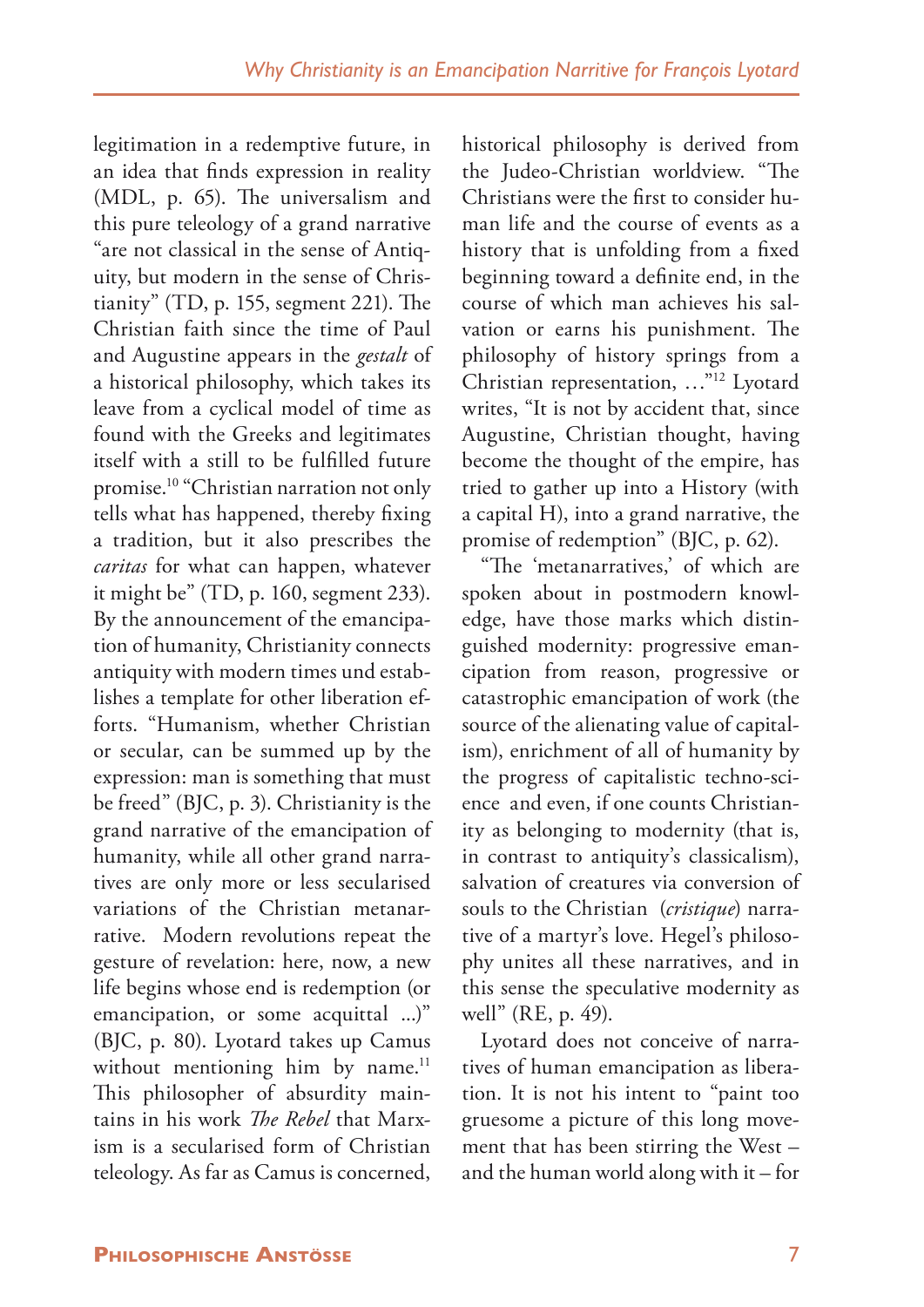two millennia" (BJC, p. 4). However, occidental history is not a development process as people would have us believe. It is "a product of complexification" (BJC, p. 4). "The night has spread; the Greco-Christian light itself has spread its night" (BJC, p. 57).

# **Concluding Remarks**

James K. A. Smith and others<sup>13</sup> have maintained for years that Christianity is not a metanarrative in the sense that Lyotard used the term. Either this theory is false or Smith understands Lyotard better than Lyotard understood himself. Lyotard, his friends, and critics indeed recognise that Christianity is the large-scale, meaningful narrative of mankind's emancipation that stimulated all other occidental metanarratives (e.g., Hegel, Marx, Schleiermacher). Lyotard's diagnosis offered Smith the opportunity to bring Christianity back into play. For Lyotard, however, Christianity can only get into the game if it holds to postmodern rules. A consensus about the rules, according to which moves can be made, can only be local and have to be "subject to eventual cancellation" (TPC, p. 66). Christianity in the sense of that believed by Paul and Augustine can, according to Lyotard, only inflict violence on people. To confess Christianity is to bring that to light which cannot be brought to light. "It already happened that the unpresentable presented itself to the world; it will happen that it represents itself.

One must prepare oneself to recognize it, this time around." (HAJ, p. 38). For Lyotard such a situation can only lead to terror. "Finally it must be clear that it is our business not to supply reality but to invent allusions to the conceivable which cannot be presented. And it is not to be expected that this task will effect the last reconciliation between language games [...] We have paid a high enough price for the nostalgia of the whole and the one, for the reconciliation of the concept and the sensible, of the transparent and the communicable experience. Under the general demand for slackening and for appeasement, we can hear the mutterings of the desire for a return of terror, for the realization of the fantasy to seize reality. The answer is: Let us wage a war on totality; let us be witnesses to the unpresentable; let us activate the differences and save the honor of the name" (TPC, p. 81–82). Wolfgang Welsch, the most renowned philosopher of postmodernism in Germany, summarises as follows: "The non-existence of a meta-criterion (of an ultimate principle, God, king, final judgment or even of a respectable discourse police) is what represents the heart of a Lyotardian concept of postmodernism.14

*Translation by Dr. Richard McClary.*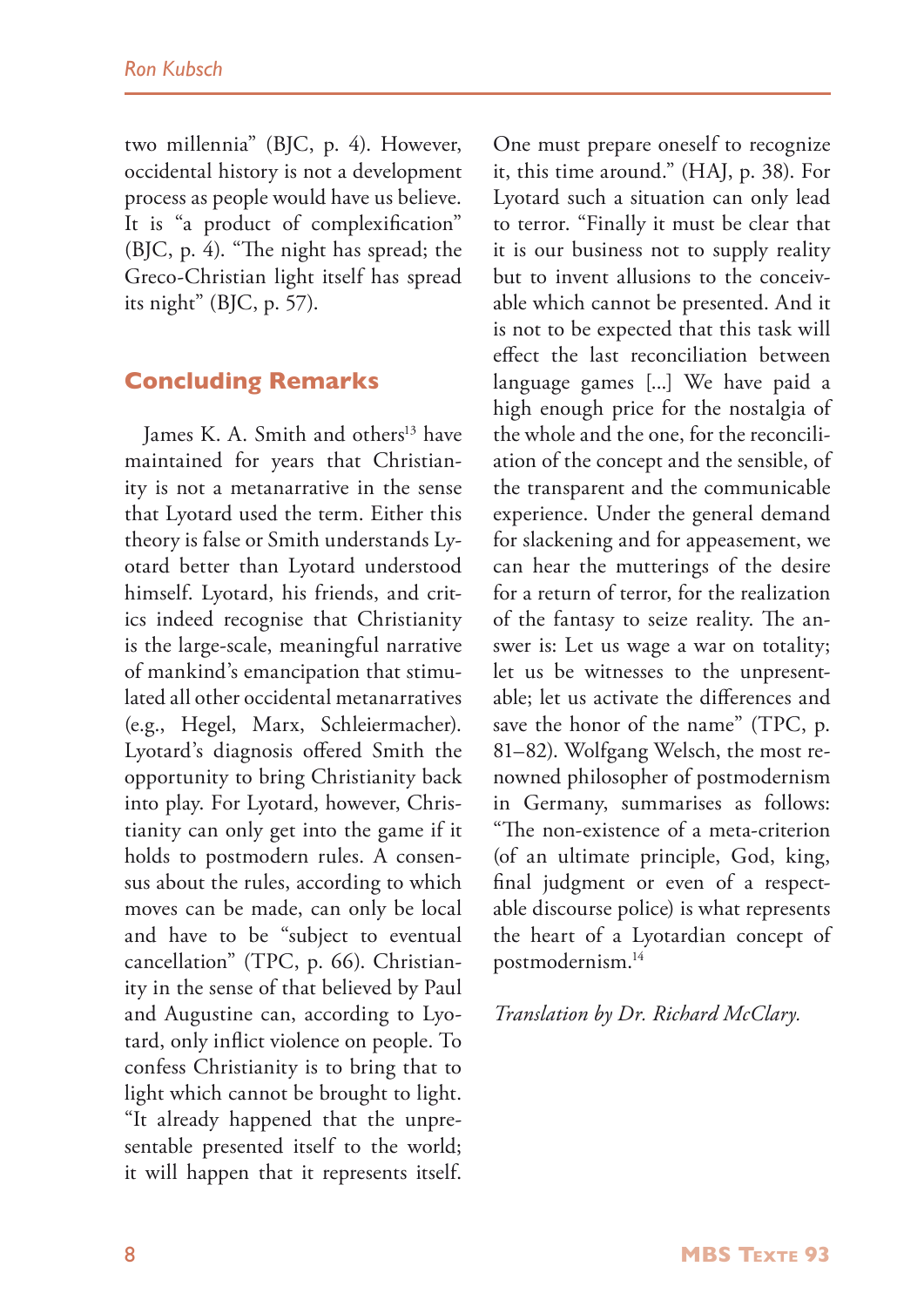

<sup>1</sup> James K. A. Smith, "A Little Story about Metanarratives: Lyotard, Religion and Postmodernism Revisited", *Faith and Philosophy* 18/3 (July 2001), p. 353-368. Reprinted as: James K. A. Smith, "A Little Story about Metanarratives: Lyotard, Religion and Postmodernism Revisited" in: Myron B. Penner, *Christianity and the Postmodern Turn: Six Views*, Grand Rapids, MI: Brazon Press, 2005, p. 123–140 (herein abbreviated as LSM). A revised version appeared as James K. A. Smith's *Who's Afraid of Postmodernism: Taking Derrida, Lyotard, and Foucault to Church*, Grand Rapids, MI: Baker Academic, 2006, p. 59–79 (herein abbreviated as WAP). The central thesis was presented by James Smith in the course of a series of lectures at the Swiss location of L'Abri in 2003 (comp. WAP, p. 12).

<sup>2</sup>A number of questions that Smith raises over against traditional interpretations of Lyotard require discussion. What would Lyotard's metanarratives be if not social constructions (comp. LSM, p. 126)? Is it accurate to say that with Lyotard a metanarrative cannot imply an ethic (comp. LSM, p. 126–127)? What does Smith mean when he speaks of the postmodern church's need to relate the ,timelessness' of the biblical story (comp. WAP, p. 77)? Can thinking that allows for timeless ideas be postmodern?

<sup>3</sup> James Smith draws primarily upon: Jean François Lyotard, *The Postmodern Condition: A Report on Knowledge*, Trans. Geoff Bennington and Brian Massumi, Minneapolis, MN: University of Minnesota Press, First Edition 1984, originally published 1979 (herein abbreviated TPC). Additionally I will consider Lyotard's philosophical opus magnum *The Differend*, Trans. Georges Van Den Abbeele, Manchester, UK: Manchester University Press, 1988, originally published 1983 (herein abbreviated TD); *Heidegger and "the Jews"*, Trans. Andreas Michel and Mark S. Roberts Minneapolis, MN: University of Minnesota Press, 1997, originally published 1988 (herein abbreviated HAJ); "Answering the Question:

What is Postmodernism?" in: *Postmodernism: A Reader*, ed., Thomas Docherty. New York: Harvester Wheatsheaf, 1993. p. 35–46 (herein abbreviated WIP); "Note on the Meaning of ,Post-," in: *Postmodernism: A Reader*, ed., Thomas Docherty. New York: Harvester Wheatsheaf, 1993. p. 47–50 (herein abbreviated NMP); in: "Sublime and the Avant Garde / Memorandum über die Legitimität", in: *Postmodernism: A Reader*, ed., Thomas Docherty. New York: Harvester Wheatsheaf, 1993. p. 244–256 (herein abbreviated MDL); the conversation with Eberhard Gruber published as *The Hyphen Between Christianity and Judaism*, Amherst, New York: Humanity Books, 1999, originally published 1993 (herein abbreviated BJC) and Jean François Lyotard, "Randbemerkungen zu den Erzählungen" in: Peter Engelmann (Hg.), *Postmoderne und Dekonstruktion*, Stuttgart, Philipp Reclam jun., 1990, S. 49–53 (translated and herein abbreviated RE).

4For an introduction to Lyotard's life and his most significant work see: Ron Kubsch, "Vom Ende der großen Erzählungen" ("The End of Metanarratives", not available in English), *MBS Texte 3* (2004), Philosophische Anstöße, URL: http://www.bucer.eu/mbstexte.html [Accessed 01.04.2007].

<sup>5</sup>This formulation has its source in Lyotard himself in TD, p. xiii. The , honorable postmodernity' stands for a solid philosophy, which is tied up with modernity and which does not refuse criticism. This is in contrast to the populist use of the term ,postmoderne' in the sense of arbitrariness.

6Lyotard names various grand narratives of modernity: the emancipation of mankind, hermeneutics of meaning, the evolution of knowledge as speculative spirit. See, for example, TPC, p. 13. Another catalog (emancipation, realisation of spirit, capitalism) are found in Jean François Lyotard, *Philosophie und Malerei im Zeitalter ihres Experimentierens*, Berlin, 1986, p. 98.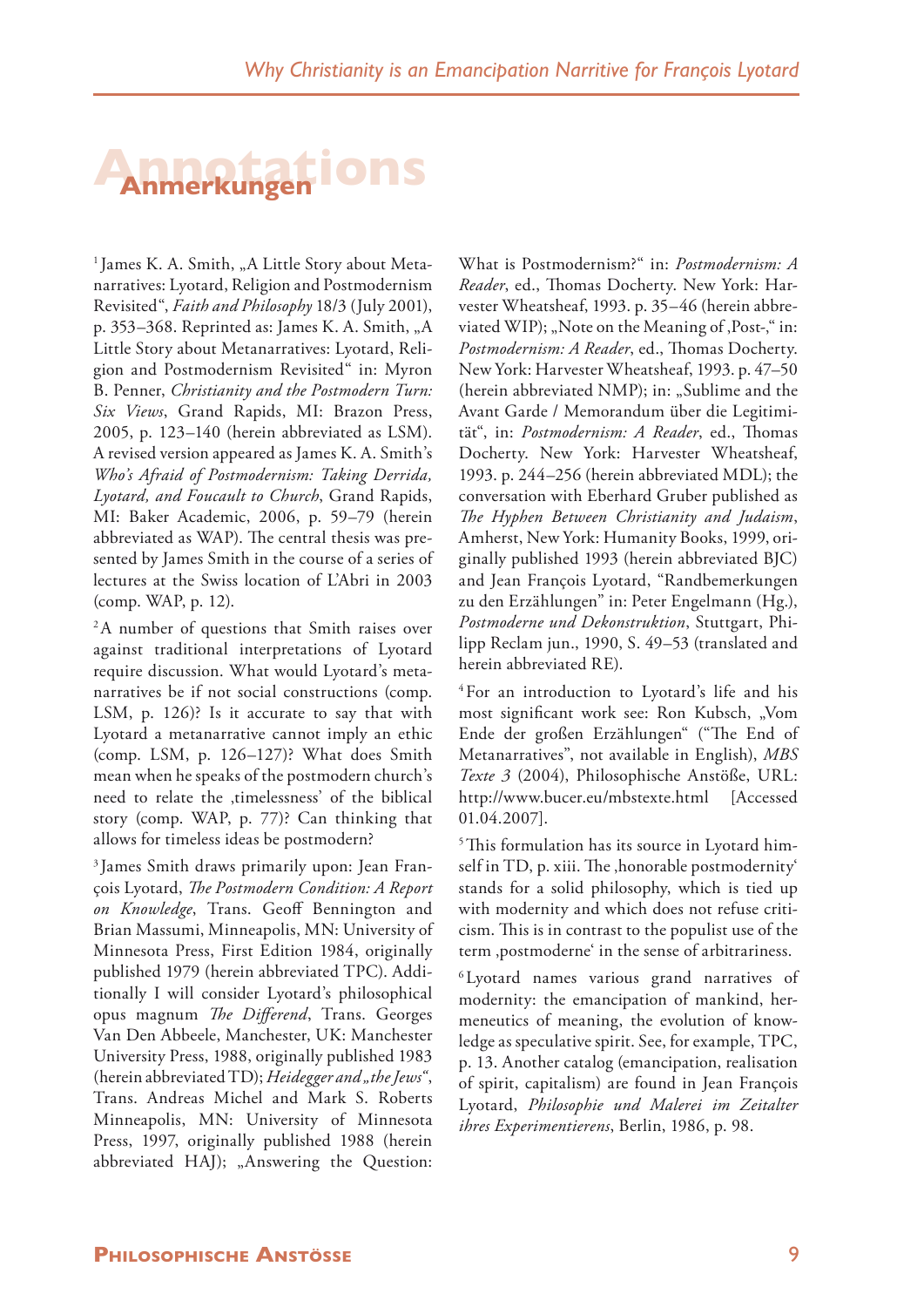7Lyotard alludes to the pessimism in Vienna among artists, literary scholars and philosophers at the turn of the 20<sup>th</sup> century (comp. TPC, p. 41).

<sup>8</sup> James Smith names the following as an exemplary list of scholars who understand postmodernism and Christianity antithetically: Richard Middleton and Brian Walsh, Stanley Grenz, Henry H. Knight III, Brian Ingraffia and the Roman Catholic theologian Frederick Christian Bauerschmidt (see WAP, p. 64 and LSM, p. 124).

9Compare with Joachim Track, "Theologie am Ende – am Ende Theologie? Ein Gespräch mit François Lyotard" ("Theology at its End – Theology at the end of it all? A Conversation with François Lyotard") in: Hans Jürgen Luibl (ed.), *Spurensuche im Grenzland: Postmoderne Theorien und protestantische Theologie*, (trans. *Looking for Tracks in the Borderlands*) Vienna: Passagen Verlag (Passagen Publishing), 1996.

10Lyotard writes: "With the moderns – that is, beginning with Paul and Augustine – the promised emancipation was that which organized time in accordance with a history or, at least, a historicity. For the promise required taking off on an educational journey, leaving an initial state of alienation and setting out for an horizon of openness or freedom and pleasure in what is one's own. Duration was then oriented, taking on a sense of waiting and of labor. It marked the whole enterprise as a trial or ordeal, and it announced an end. Pagan Europe had given itself this time in the form of the Odyssean cycle. Christian Europe put off the dénoument, the moment of the return home. The sanctity of *having undergone this dénoument* (a state) was postponed to a final day, still to come. The dénoument (an act) became the daily bread of goodwill – the effort of a sacrifice that would be recompensed. Modern philosophy, speculative phenomenology, and hermeneutics graft upon this ethical tension the eschatology of a knowledge that is also a desire for the emancipation of meaning, one that is always on the way (BJC, p. 6). Similarly he writes at another point: "'Philosophies of history are forged around a redemptive future (TD, p. 155, segment 221).

<sup>11</sup> Peter Zima writes: "Whoever has followed the postmodern debates about 'the end of metanarratives' over the years has probably asked himself in bewilderment for what reason Camus has not been recognised and named as the sole initiator of this dispute. Perhaps the restraint is connected with the demands of the cultural market for innovation, originality and the surprise effect. How can it otherwise be explained that Lyotard cumbersomely tells us at the end of the 1970s why the grand metanarratives have lost their credibility, without mentioning a word about Camus' radical Nietzschean critique of the legitimation of these Christian and Marxist grand narratives? This silence is best explained by Pierre Bourdieus' theory of cultural capital: Had Lyotard been so culturally blundering as to assiduously refer to authors such as Kuhn, Gödel, Frege, Lehmann or even to critical theory in his foreward, and to say that he wanted to further develop one of the central theses which had been formulated by Camus in 1951 and was so en vogue among pupils and students, *The Postmodern Condition: A Report on Knowledge* would not have fallen on such fertile soil." In Peter V. Zima, *Moderne/Postmoderne*, 2th ed., Tübingen: Francke, 2001, p. 140.

12Albert Camus, *The Rebel: An Essay on Man in Revolt*, New York: Alfred A. Kopf ,1991, p. 189.

<sup>13</sup> Merold Westphal, for example, writes: "Christianity is not Lyotards goal. Neither is it by nature this type of narrative that he criticizes." Merold Westphal, "Onto-theology, Metanarrative, Perspectivism, and the Gospel" in: Myron B. Penner, *Christianity and the Postmodern Turn: Six Views*, Grand Rapids, Mi: Brazon, 2005, p. 150.

14Wolfgang Welsch, *Unsere Moderne Postmoderne,* 5th ed., Berlin: Akademie Publishing, 1997, p. 232.